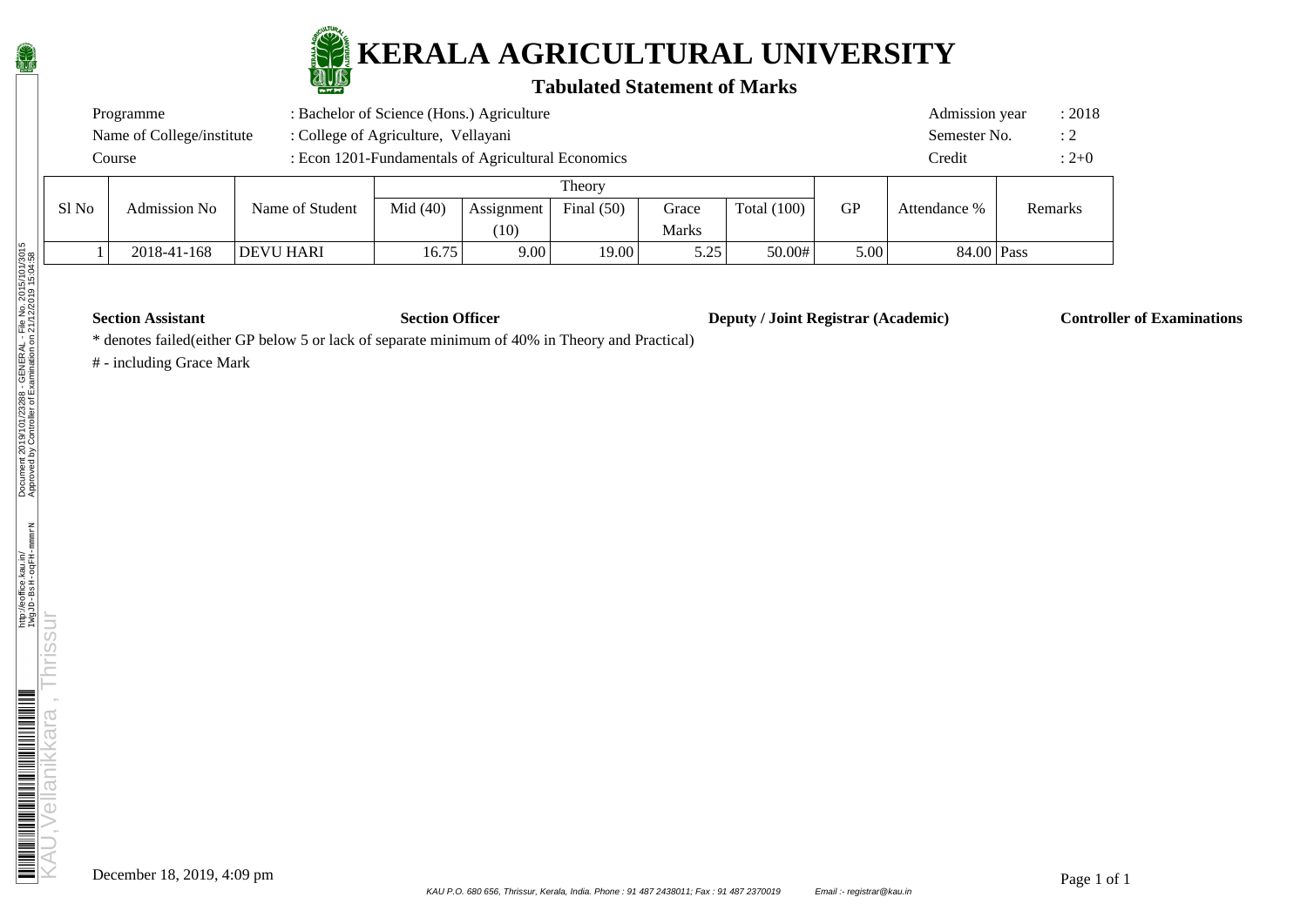

### **Tabulated Statement of Marks**

| Programme                 | : Bachelor of Science (Hons.) Agriculture           | Admission year            | : 2018      |
|---------------------------|-----------------------------------------------------|---------------------------|-------------|
| Name of College/institute | : College of Agriculture, Vellayani                 | $\cdot$ ?<br>Semester No. |             |
| Course                    | : Engg 1201-Soil and Water Conservation Engineering | Credit                    | $\pm 1 + 1$ |

|    |                         |         |            |         | Theory |                    |        | Practical   |        |      |       |              |       |           |            |         |
|----|-------------------------|---------|------------|---------|--------|--------------------|--------|-------------|--------|------|-------|--------------|-------|-----------|------------|---------|
| S1 | Admission               | Name of | Mid $(40)$ | Assignm | Final  | Grace              | Total  | <b>RPCW</b> | Record | Viva | Final | Grace        | Total | <b>GP</b> | Attendanc  | Remarks |
| No | No                      | Student |            | ent(10) | (50)   | Marks              | (100)  | (15)        | (15)   | (10) | (60)  | <b>Marks</b> | (100) |           | $e \%$     |         |
|    | 2018-41-168   DEVU HARI |         | 3.00       | 8.50    | 17.00  | 19.50 <sub>1</sub> | 53.00# | 10.00       | 12.00  | 3.00 | 22.00 |              | 47.00 | 5.00      | 77.00 Pass |         |

**Section Assistant Section Officer Deputy / Joint Registrar (Academic) Controller of Examinations** 

\* denotes failed(either GP below 5 or lack of separate minimum of 40% in Theory and Practical)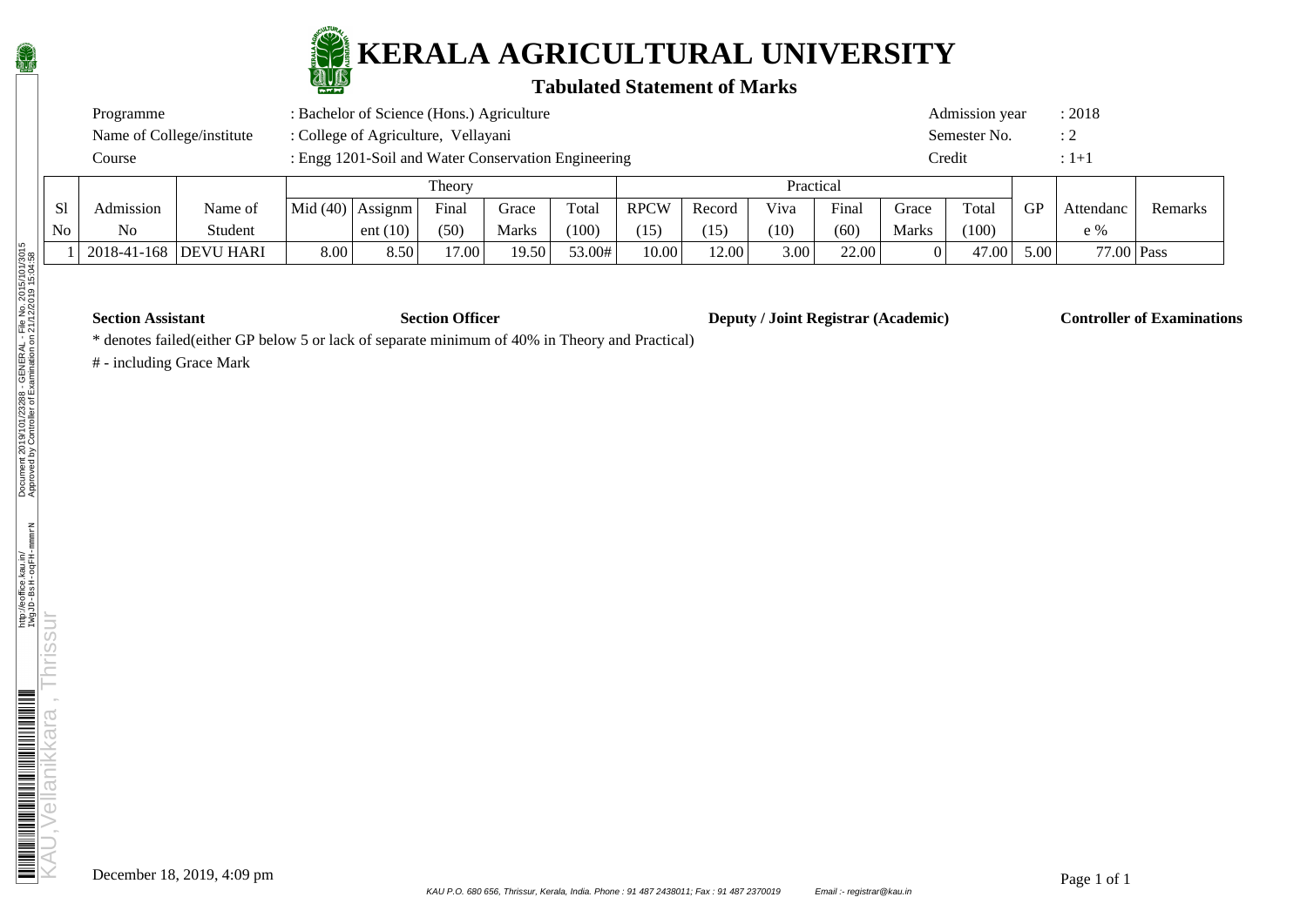

### **Tabulated Statement of Marks**

| Programme                 | : Bachelor of Science (Hons.) Agriculture | Admission year                 | : 2018    |
|---------------------------|-------------------------------------------|--------------------------------|-----------|
| Name of College/institute | : College of Agriculture, Vellayani       | Semester No.<br>$\therefore 2$ |           |
| Course                    | : Ento 1201-Fundamentals of Entomology    | Credit                         | $: 2 + 1$ |

|    |             |                  |                    |            | Theory |              |        |             |        | Practical |       |              |       |           |              |         |
|----|-------------|------------------|--------------------|------------|--------|--------------|--------|-------------|--------|-----------|-------|--------------|-------|-----------|--------------|---------|
| S1 | Admission   | Name of          | Mid $(40)$ Assignm |            | Final  | Grace        | Total  | <b>RPCW</b> | Record | Viva      | Final | Grace        | Total | <b>GP</b> | Attendanc    | Remarks |
| No | No          | Student          |                    | ent $(10)$ | (50)   | <b>Marks</b> | (100)  | 15          | (15)   | (10)      | (60)  | <b>Marks</b> | (100) |           | $e \%$       |         |
|    | 2018-41-168 | <b>DEVU HARI</b> | 8.25               | 9.50       | 24.25  | 11.25        | 53.25# | 12.75       | 1.00'  | 6.00      | 13.75 |              | 43.50 | 5.00      | $75.00$ Pass |         |

**Section Assistant Section Officer Deputy / Joint Registrar (Academic) Controller of Examinations** 

\* denotes failed(either GP below 5 or lack of separate minimum of 40% in Theory and Practical)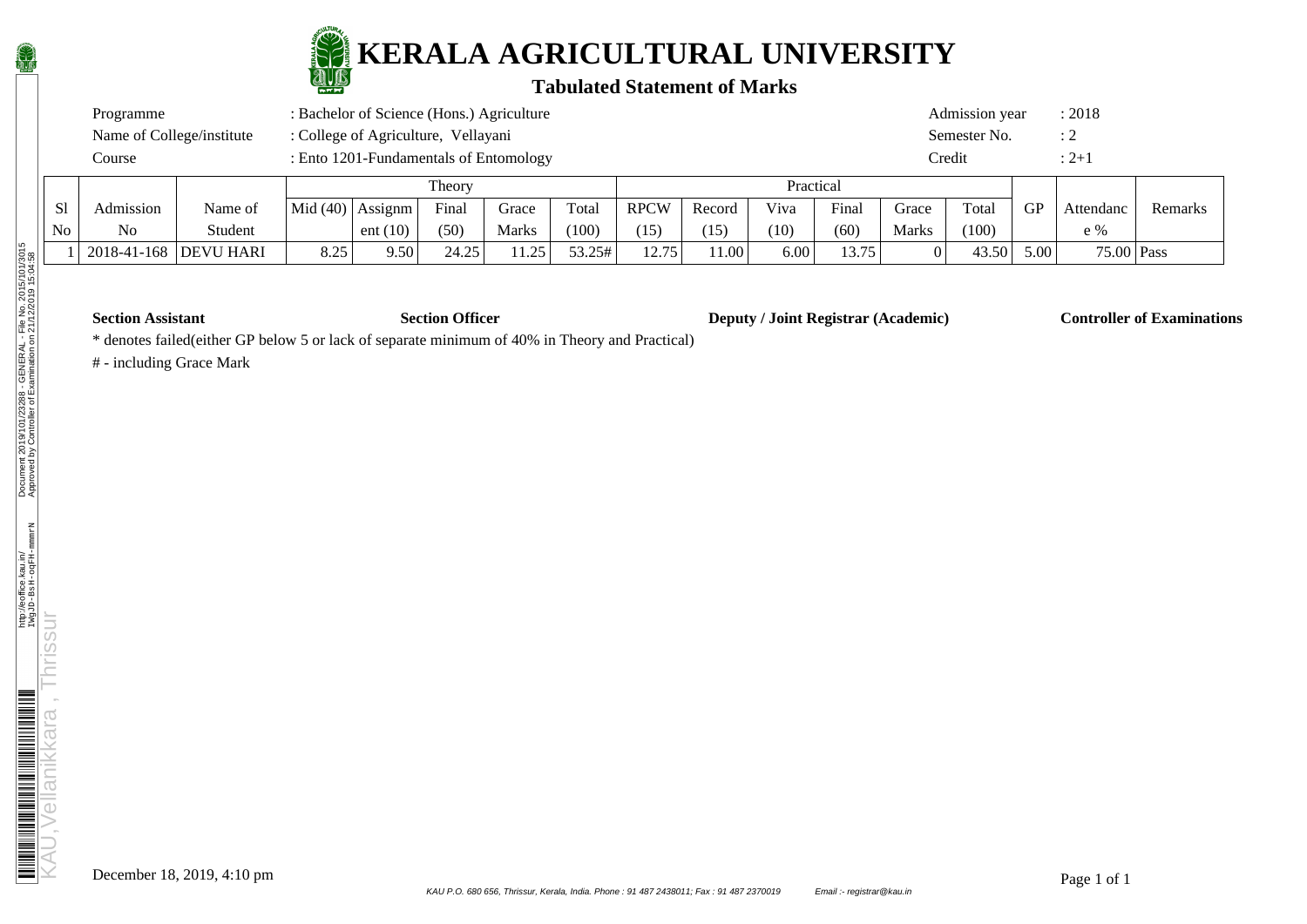

### **Tabulated Statement of Marks**

| Programme                 | : Bachelor of Science (Hons.) Agriculture                      | Admission year | : 2018    |
|---------------------------|----------------------------------------------------------------|----------------|-----------|
| Name of College/institute | : College of Agriculture, Vellayani                            | Semester No.   |           |
| Course                    | : Ssac 1203-Manures, Fertilizers and Soil Fertility Management | Credit         | $: 2 + 1$ |

|                |                         |         |       | Theory            |       |       |        |             | Practical |                   |       |              |       |      |              |         |
|----------------|-------------------------|---------|-------|-------------------|-------|-------|--------|-------------|-----------|-------------------|-------|--------------|-------|------|--------------|---------|
| S <sub>1</sub> | Admission               | Name of |       | $Mid(40)$ Assignm | Final | Grace | Total  | <b>RPCW</b> | Record    | Viva              | Final | Grace        | Total | GP   | Attendanc    | Remarks |
| N <sub>0</sub> | N <sub>o</sub>          | Student |       | ent $(10)$        | (50)  | Marks | (100)  | (15)        | (15)      | (10)              | (60)  | <b>Marks</b> | (100) |      | e %          |         |
|                | 2018-41-168   DEVU HARI |         | 11.00 | 8.50              | 18.25 |       | 44.75# | 12.00       | 14.00     | 7.50 <sub>1</sub> | 27.00 |              | 60.50 | 5.00 | $75.00$ Pass |         |

**Section Assistant Section Officer Deputy / Joint Registrar (Academic) Controller of Examinations** 

\* denotes failed(either GP below 5 or lack of separate minimum of 40% in Theory and Practical)